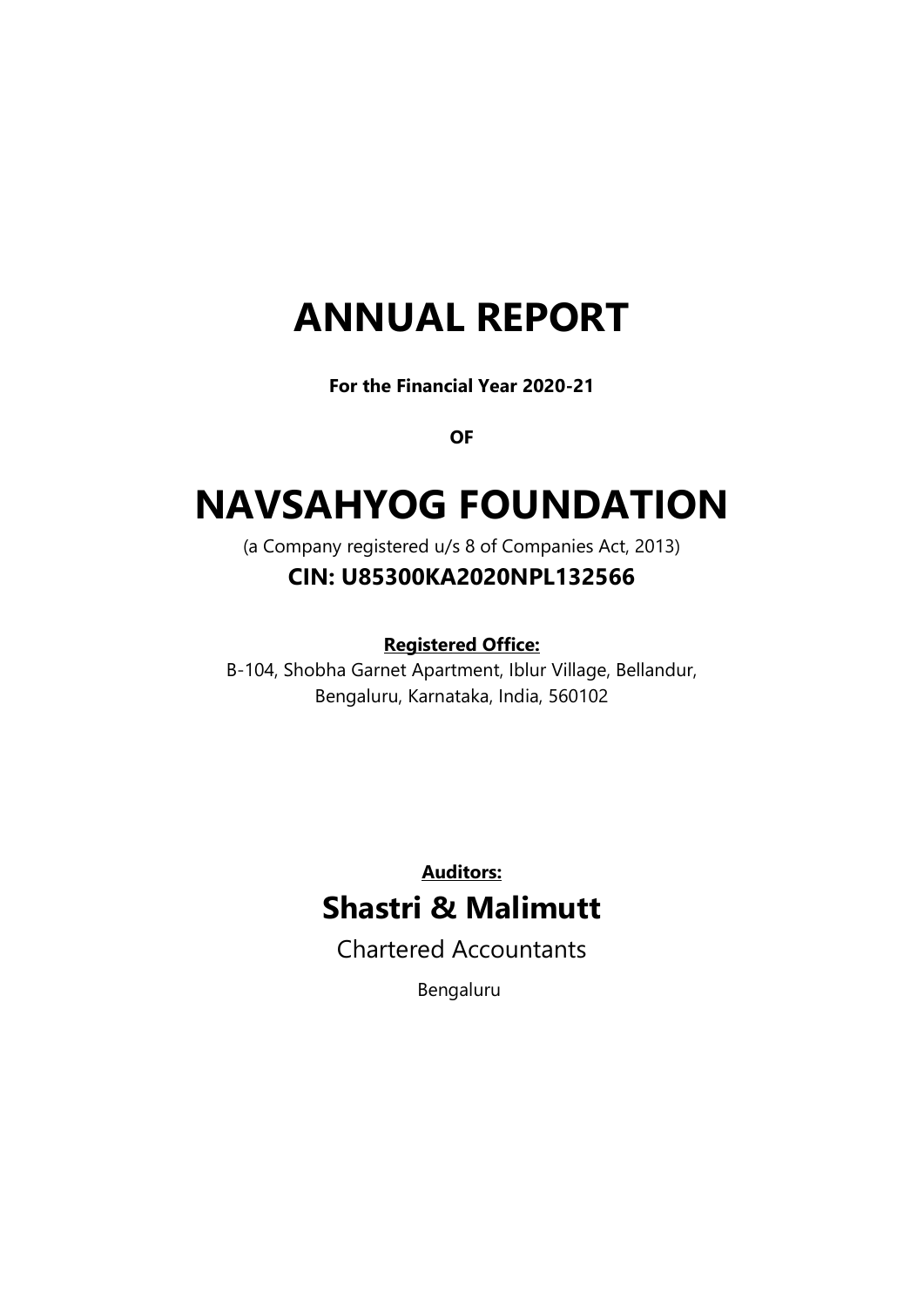#### CIN: U85300KA2020NPL132566 NAVSAHYOG FOUNDATION Balance sheet as at 31 March 2021

|                                                   |                                      | As at         | As at                  |
|---------------------------------------------------|--------------------------------------|---------------|------------------------|
|                                                   | <b>Notes</b>                         | 31 March 2021 | 31 March 2020          |
|                                                   |                                      | Amount in ₹   | Amount in $\bar{\tau}$ |
| <b>MEMBERS FUND AND LIABILITY</b>                 |                                      |               |                        |
| <b>MEMBERS FUND</b>                               |                                      |               |                        |
| Corpus Fund                                       | 3                                    | 50,000        |                        |
| Reserves and surplus                              | $\overline{4}$                       | 30,70,511     |                        |
|                                                   |                                      | 31,20,511     |                        |
| <b>Non-current liabilities</b>                    |                                      |               |                        |
| Other non-current liabilities                     | 5                                    |               |                        |
|                                                   |                                      |               |                        |
| <b>Current Liabilities</b>                        |                                      |               |                        |
| Trade payables                                    | 6                                    |               |                        |
| Other current liabilities                         | 7                                    | 37,757        |                        |
| Short term loans and advances                     | 8                                    |               |                        |
|                                                   |                                      | 37,757        |                        |
|                                                   | <b>Total Capital and Liabilities</b> | 31,58,268     |                        |
| <b>ASSETS</b>                                     |                                      |               |                        |
| <b>Non-current assets</b>                         |                                      |               |                        |
| Property, plant and equipment                     | 9                                    | 1,31,649      |                        |
| Deferred tax assets (net)                         | 10                                   |               |                        |
| Other non-current assets                          | 11                                   |               |                        |
|                                                   |                                      | 1,31,649      |                        |
| <b>Current assets</b>                             |                                      |               |                        |
| Trade receivables                                 | 12                                   |               |                        |
| Cash and cash equivalents                         | 13                                   | 29,88,919     |                        |
| Other current assets                              | 14                                   | 37,700        |                        |
|                                                   |                                      | 30,26,619     | $\blacksquare$         |
|                                                   | <b>Total Assets</b>                  | 31,58,268     | $\blacksquare$         |
| Significant accounting policies and notes form an |                                      |               |                        |
| integral part of financial statements             | $1 - 2$                              |               |                        |

As per our report of even date attached

Chartered Accountants Firm Registration No. 013350S

RAJASHEKHARA SHASTRI PRAVEENA PRAVEENA<br>Date: 2021.04.17 13:32:45 +05'30

Digitally signed by RAJASHEKHARA SHASTRI

### Praveena R Shastri **Paritosh Segal** Sunil Girdhar

Partner Director Director Director Director Director Director Director Director Membership No. 236391 DIN: 06659187 DIN: 00746391

Bengaluru, 17 April 2021 Bengaluru, 17 April 2021

#### for Shastri & Malimutt for NAVSAHYOG FOUNDATION



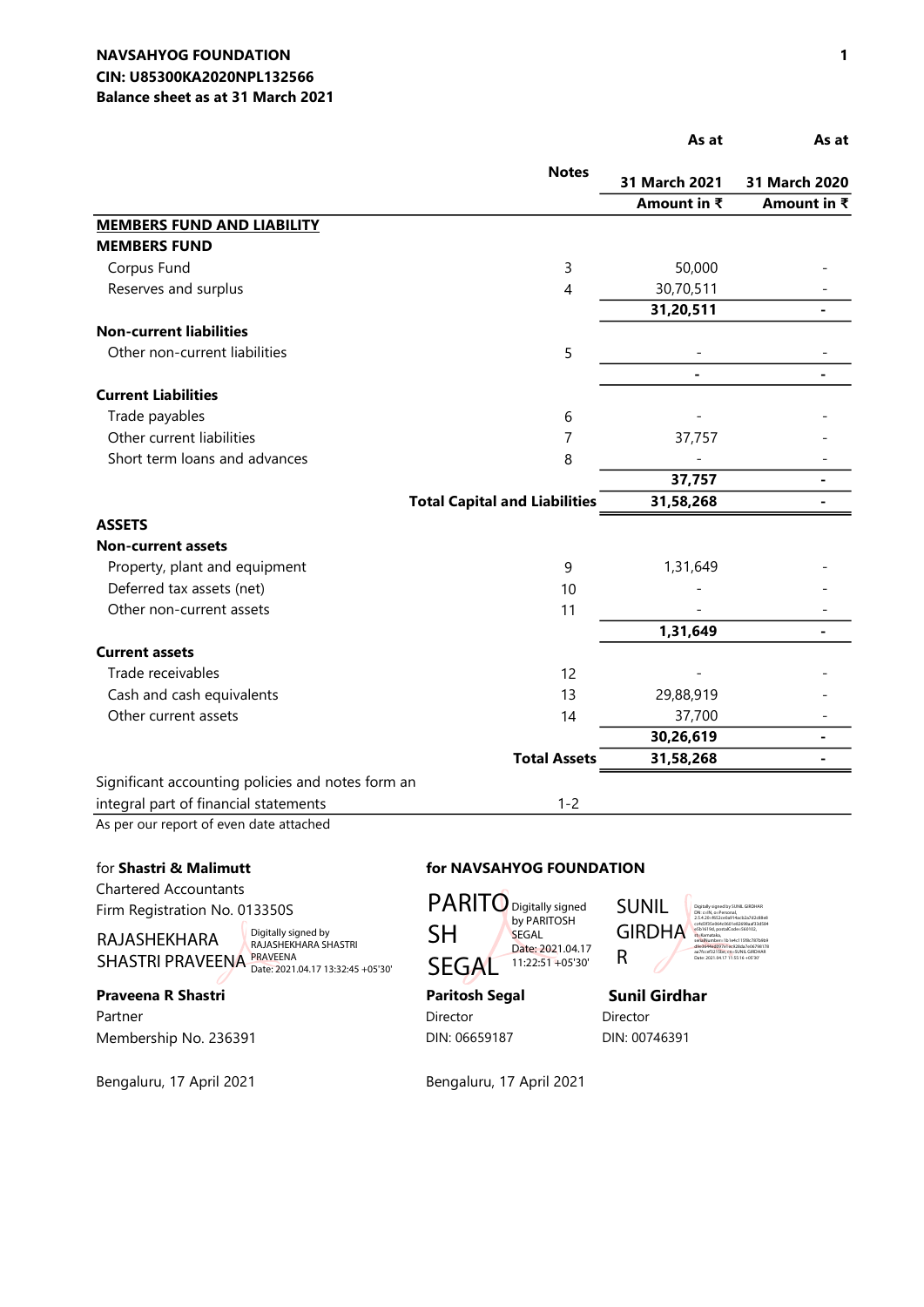#### CIN: U85300KA2020NPL132566 NAVSAHYOG FOUNDATION Statement of Income and Expenses for the year ended 31st March 2021

|                                                                                               |              | <b>Year ended</b> | <b>Year ended</b> |
|-----------------------------------------------------------------------------------------------|--------------|-------------------|-------------------|
|                                                                                               | <b>Notes</b> | 31 March 2021     | 31 March 2020     |
|                                                                                               |              | Amount in ₹       | Amount in ₹       |
| <b>REVENUE</b>                                                                                |              |                   |                   |
| Revenue from operations                                                                       | 15           | 58,21,007         |                   |
| Other Income                                                                                  | 16           | 32,629            |                   |
| <b>Total revenue</b>                                                                          |              | 58,53,636         |                   |
| <b>EXPENSES</b>                                                                               |              |                   |                   |
| Project Expenses                                                                              | 17           | 13,20,988         |                   |
| Employee benefits expenses                                                                    | 18           | 8,70,954          |                   |
| Other Expenses                                                                                | 19           | 5,76,667          |                   |
| <b>Depreciation Expenses</b>                                                                  | 9            | 14,516            |                   |
| <b>Total expenses</b>                                                                         |              | 27,83,125         |                   |
| <b>Profit before tax</b>                                                                      |              | 30,70,511         |                   |
| Tax expense:                                                                                  |              |                   |                   |
| Income Tax                                                                                    |              |                   |                   |
| Deferred tax                                                                                  |              |                   |                   |
|                                                                                               |              |                   |                   |
| Profit for the year (Profit after tax)                                                        |              | 30,70,511         |                   |
| Earning per equity share                                                                      |              |                   |                   |
| (1) Basic                                                                                     | 20           | 61.41             |                   |
| (2) Diluted                                                                                   | 20           | 61.41             |                   |
| Significant accounting policies and notes form an integral part of the<br>financial statement | $1 - 2$      |                   |                   |

As per our report of even date attached

Chartered Accountants Firm Registration No. 013350S RAJASHEKHARA SHASTRI PRAVEENA PRAVEENA<br>Date: 2021.04.17 13:33:25 +05'30 Digitally signed by RAJASHEKHARA SHASTRI

Bengaluru, 17 April 2021 Bengaluru, 17 April 2021

#### for Shastri & Malimutt for NAVSAHYOG FOUNDATION

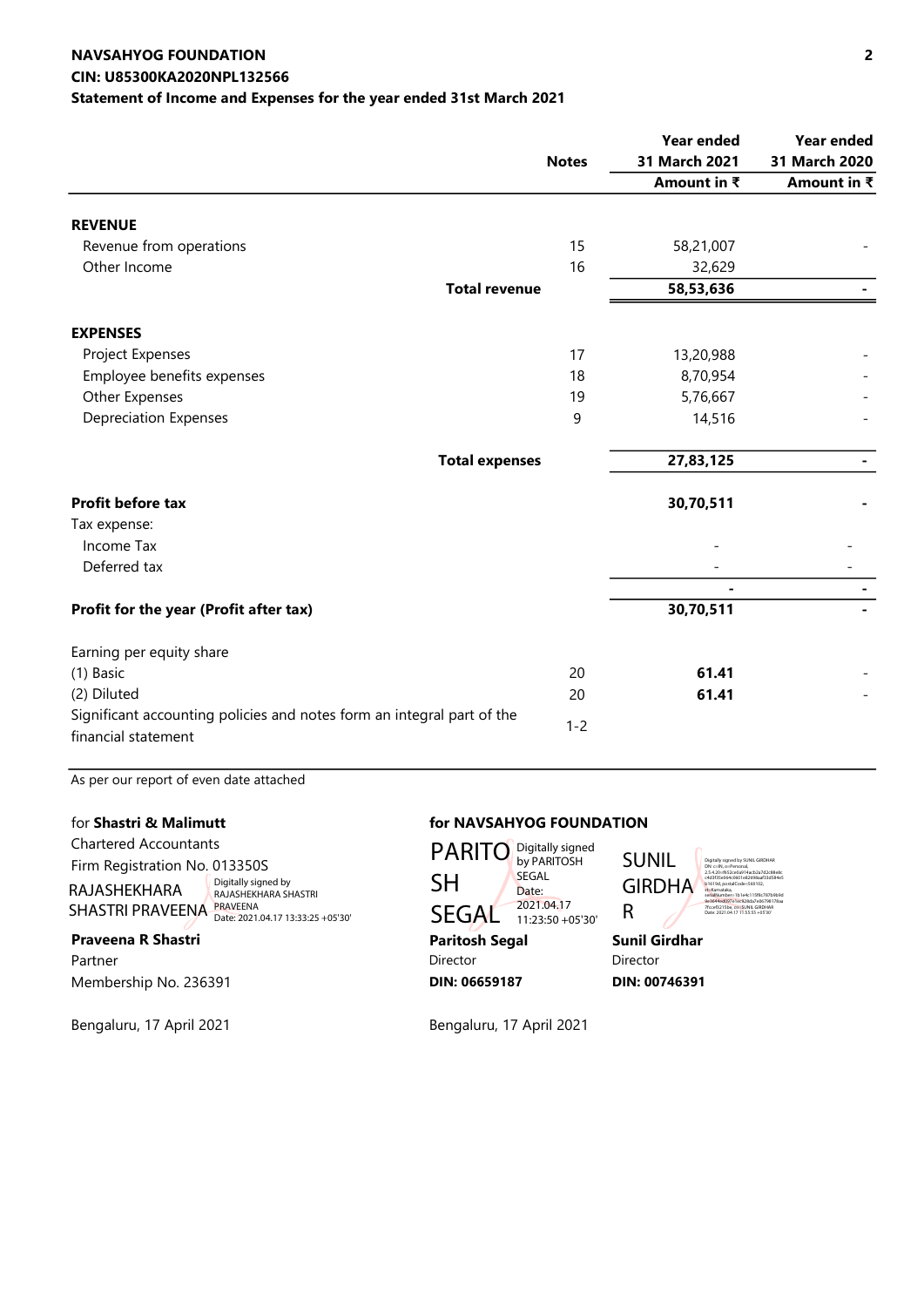#### CIN: U85300KA2020NPL132566

Cash flow statement for the year ended 31 March 2021

|                                                                 | <b>Year ended</b>   | <b>Year ended</b> |
|-----------------------------------------------------------------|---------------------|-------------------|
|                                                                 | 31 March 2021       | 31 March 2020     |
|                                                                 | Amount in $\bar{x}$ | Amount in ₹       |
| CASH FLOW FROM OPERATING ACTIVITIES:                            |                     |                   |
| Profit before tax                                               | 30,70,511           |                   |
| Adjustments to reconcile profit before tax to cash generated by |                     |                   |
| Depreciation and amortization                                   | 14,516              |                   |
| Income tax expense                                              |                     |                   |
| Operating cash flow before movements in working capital         | 30,85,027           |                   |
| Increase/(Decrease) in long term provisions                     |                     |                   |
| Increase/(Decrease) in trade payables                           |                     |                   |
| Increase/(Decrease) in other current liabilities                | 37,757              |                   |
| Increase/(Decrease) in short term loans and advances            |                     |                   |
| Decrease/(Increase) in trade receivables                        |                     |                   |
| Decrease/(Increase) in long term loans and advances             |                     |                   |
| Decrease/(Increase) in other current assets                     | (37,700)            |                   |
| NET CASH GENERATED FROM OPERATING ACTIVITIES                    | 30,85,084           | $\blacksquare$    |
| <b>CASH FLOW FROM INVESTING ACTIVITIES:</b>                     |                     |                   |
| Payment towards capital expenditure                             | (1,46,165)          |                   |
| <b>Investment Received</b>                                      | 50,000              |                   |
| NET CASH USED IN INVESTING ACTIVITIES                           | (96, 165)           |                   |
| <b>CASH FLOWS FROM FINANCING ACTIVITIES:</b>                    |                     |                   |
| Net increase in cash and cash equivalents                       | 29,88,919           |                   |
| Cash and cash equivalents at the beginning of the year          |                     |                   |
| Cash and cash equivalents at the end of the year                | 29,88,919           |                   |

The accompanying notes form an integral part of the financial statements As per our report of even date attached

Chartered Accountants Firm Registration No. 013350S

RAJASHEKHARA SHASTRI PRAVEENA Digitally signed by RAJASHEKHARA SHASTRI PRAVEENA Date: 2021.04.17 13:34:02 +05'30'

Praveena R Shastri **Praveena R Shastri** Paritosh Segal Paritosh Segal Sunil Girdhar Partner Director Director Director Director Director Director Director Director Director Membership No. 236391 **DIN: 00746391 DIN: 006659187** DIN: 00746391

#### for Shastri & Malimutt for NAVSAHYOG FOUNDATION



SUNIL **GIRDHA** 

Digitally signed by SUNIL GIRDHAR DN: c=IN, o=Personal, 2.5.4.20=f652ce0a914acb2a7d2c88 e8cc4d3f35e064c0601e82698aaf33 d584e5b1619d, postalCode=560102, st=Karnataka, serialNumber=1b1e4c115f8c787b9 b9d9e3644ed097e1ec928da7e067 98178aa7fccef3215be, cn=SUNIL GIRDHAR

Date: 2021.04.17 11:56:13 +05'30'

R

Bengaluru, 17 April 2021 Bengaluru, 17 April 2021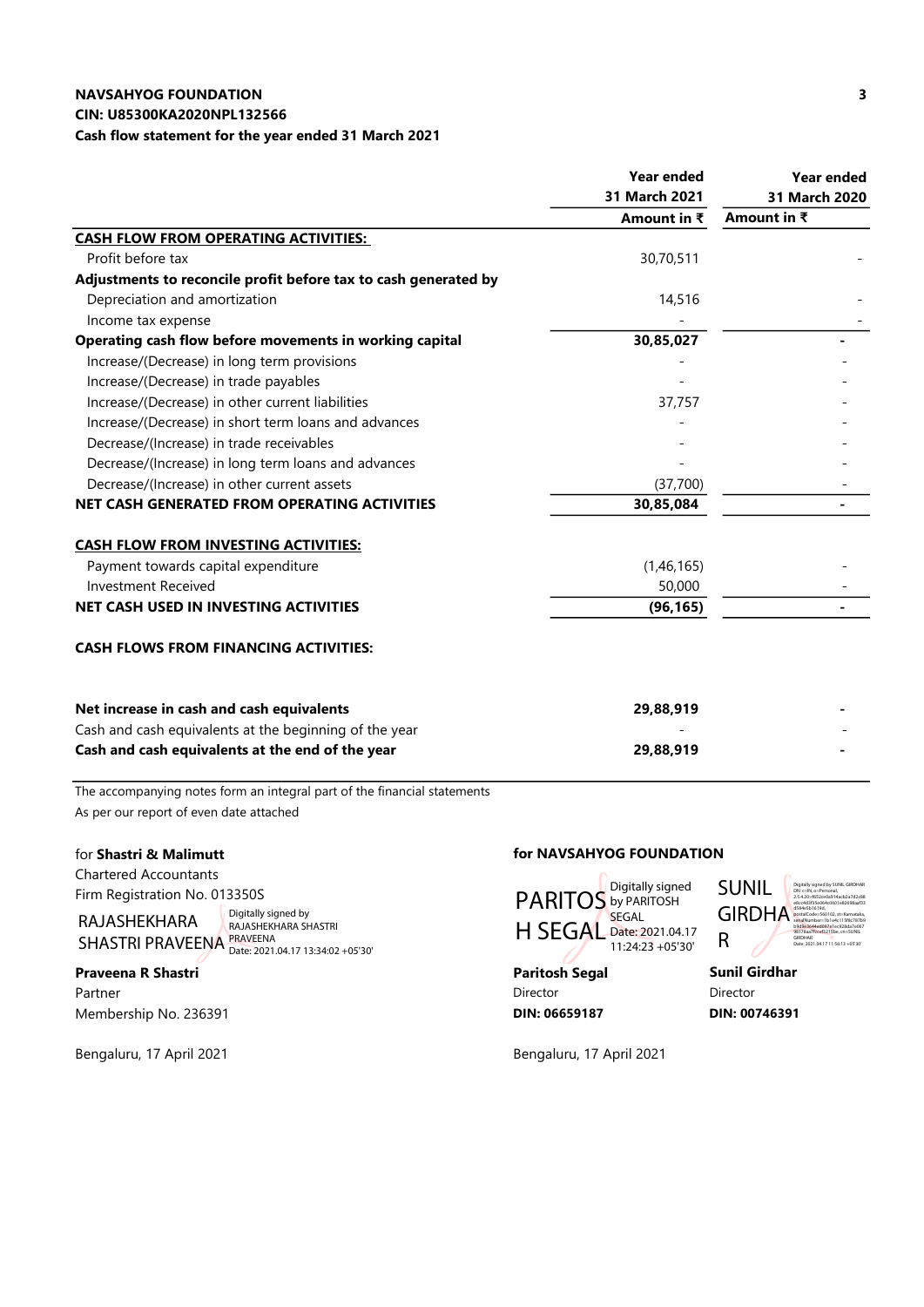### NAVSAHYOG FOUNDATION Notes forming part of the financial statements for the year ended 31 March 2021

#### 1 Background

NavSahyog Foundation was incorporated on 12 February 2020. NavSahyog Foundation develops life skills and creativity in village children in the age group of 5 -14 years (their most impressionable age). It does this through sports, storytelling, emotional intelligence, experiential learning and creative activities. These activities are done on a daily basis, in each of the villages it works in. Currently NavSahyog Foundation is present in 45 villages across 4 clusters in TN & Karnataka, addressing 1400+ children.

The initiative of developing life skills and creativity in village children was started in 2017 with 12 villages in Denkanikottai Taluk of TN. Initially the initiative was carried out under the aegis of Sahyog Foundation - a Trust, registered in Bangalore, which was set up by a common acquaintance Mr Anish Kumar. This was done with the clear understanding that once the processes are stabilised, insights gained & the initiative is ready to scale, a new entity will be established and the entire initiative will be transitioned to it. After 2.5 years of operation when the initiative scaled from 12 villages to 21 across TN & Karnataka, NavSahyog Foundation , a not-for-profit, section 8 company was set up on February 12, 2020. Accordingly the entire initiative, together with all employees, villages and beneficiaries have been transitioned to NavSahyog Foundation. Since then the initiative has scaled from 21 villages to 45 villages across TN & Karnataka.

#### 2 Summary of significant accounting policies

#### 2.01 Basis of preparation of financial statements

The financial statements of NavSahyog Foundation ('the Company') have been prepared and presented under the historical cost convention on the accrual basis of accounting, unless stated otherwise and comply in all material aspects with the Accounting Standards ('AS') notified under section 133 of the Companies Act, 2013, read together with rule 7 of the Companies (Accounts) Rules, 2014 and other accounting principles generally accepted in India. The accounting policies adopted in the preparation of the financial statements are consistent with those of the previous year.

#### 2.02 Use of estimates

The preparation of financial statements in conformity with general accepted accounting principles requires management to make estimates and assumptions that affect the reported amounts of assets and liabilities and disclosure of contingent liabilities at the date of the financial statements and the results of operations during the reporting period end. Although these estimates are based upon management's best knowledge of current events and actions, actual results could differ from these estimates. Any revision to accounting estimates is recognized prospectively in current and future years.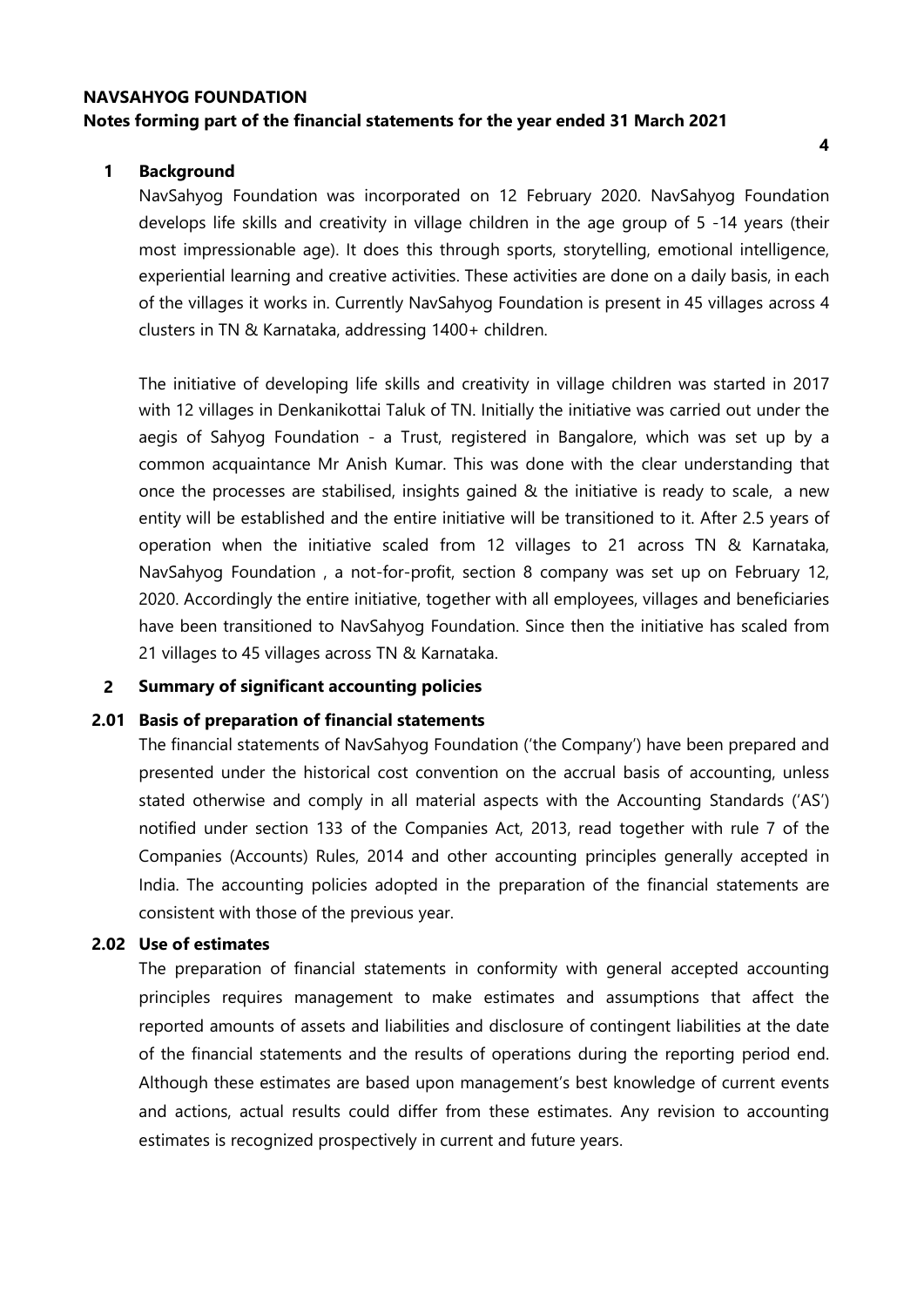#### Notes forming part of the financial statements for the year ended 31 March 2021

#### 2.03 Tangible and intangible fixed assets 5

All fixed assets are stated at cost less accumulated depreciation. Cost includes purchase price and all other attributable costs of bringing the assets to working condition for

#### 2.04 Depreciation and amortisation

Depreciation is provided on the Written-down Value (WDV) over the estimated useful lives of the assets considering the nature, estimated usage, operating conditions, past history of replacement, anticipated technological changes, manufacturer's warranties and maintenance support.

# Estimated useful lives of assets are as follows :

# Type of Asset **Estimated useful life** Estimated useful life

#### Ø Office Equipment's 5 Years

2.05 Impairment

The carrying amounts of assets are reviewed at each balance sheet date if there is any indication of impairment based on internal/external factors. An impairment loss is recognized wherever the carrying amount of an asset exceeds its recoverable amount. The recoverable amount is the greater of the asset's net selling price and value in use. In assessing value in use, the Company measures its 'value in use' on the basis of undiscounted cash flows of next five years projections estimated based on current prices. After impairment, depreciation is provided on the revised carrying amount of the asset over its remaining useful life.

#### 2.06 Revenue recognition

Revenue is recognised to the extent that it is probable that any future economic benefit a will flow to the company, and the amount of revenue can be measured with reliability. In addition, the following criteria must be met before revenue is recognized

(i) Donation in Cash/Bank under section 80G of Income Tax Act, 1961 & Voluntary

Contribution received during the year are accounted on the date of receipt. All donations

received during the year are towards the Objectives of the Company as specified in MOA

#### 2.07 Employee benefits

#### Short term benefits:

All short term employee benefits such as salaries, bonus, medical benefits which fall due within 12 months of the period in which the employee renders the related services which entitle to avail such benefits and non-accumulating compensated absences are recognized on an undiscounted basis and charged to the profit and loss account.

#### 2.08 Earnings per share

The Company reports basic and diluted earnings per share in accordance with AS 20 on "Earnings per Share". Basic earnings per share are computed by dividing the net profit or loss for the year by the weighted average number of equity shares outstanding during the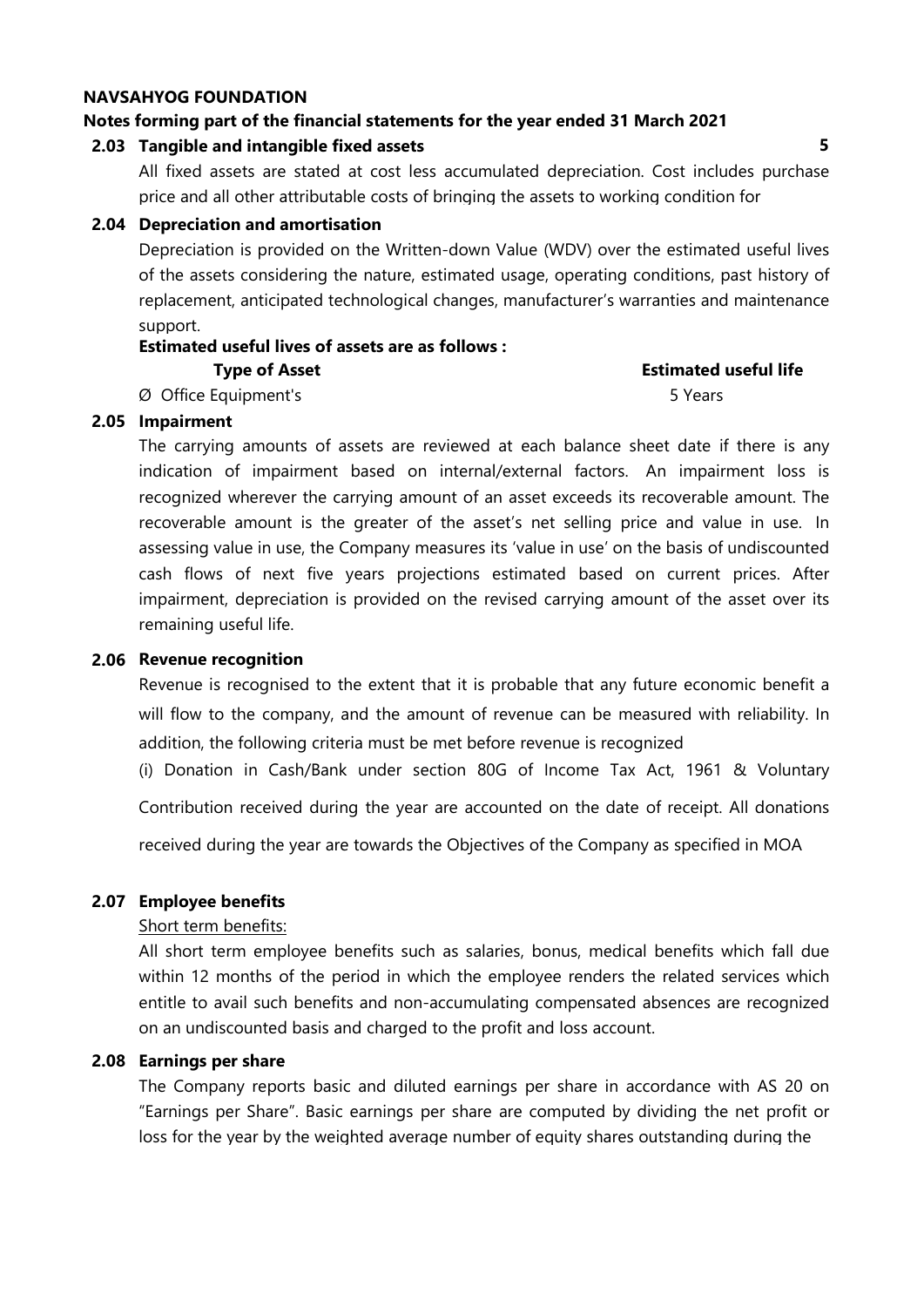#### Notes forming part of the financial statements for the year ended 31 March 2021

### 2.09 Taxes on income 6

The accounting treatment for income tax in respect of the Company's income is based on the Accounting Standard 22 on "Accounting for Taxes on Income" as notified by the

Since the company is registered u/s 12A(a)of the Income Tax Act, 1961, Company's income is exempted from tax under section 11 to 13 of Income Tax Act, 1961. Hence No Provision has been made on accounts for Income Tax and Deferred tax. The Company has not received any such Income which is taxable during the year. Companies (Accounting Standard) Rule 2006 wherever Company's income is taxable

#### 2.1 Foreign currency transactions

#### Initial recognition

Foreign currency transactions are recorded in the reporting currency, by applying the exchange rate between the reporting currency and the foreign currency at the date of the transaction/Invoice.

#### **Conversion**

Foreign currency monetary items are retranslated using the exchange rate prevailing at the reporting date. Non-monetary items which are carried in terms of historical cost denominated in a foreign currency are reported using the exchange rate at the date of the transaction. Non-monetary items which are carried at fair value or other similar valuation denominated in a foreign currency are translated using the exchange rates at the date when such values were determined.

#### Exchange differences

The differences in translation of monetary assets and liabilities and realized gains and losses on foreign exchange transactions other than those related to fixed assets are recognized in the statement of profit and loss.

#### 2.11 Provisions and contingencies

A provision is recognised when the Company has a present obligation as a result of past events and it is probable that an outflow of resources will be required to settle the obligation in respect of which a reliable estimate can be made are not discounted to their present value and are determined based on the best estimate required to settle the obligation at the Balance Sheet date. These are reviewed at each Balance Sheet date and adjusted to reflect the current best estimates. A contingent liability is disclosed when there are possible or present obligations that may, but probably will not, require an outflow of resources, the outcome of which cannot be ascertained with reasonable certainty, unless the possibility of such outflow is remote.

### 2.12 Dues to micro, small and medium enterprises

As per information available with the company, the sundry creditors do not include any amount due to Micro, Small and Medium Enterprises registered under "The Micro, Small and Medium Enterprises Development Act as at 31 March 2021.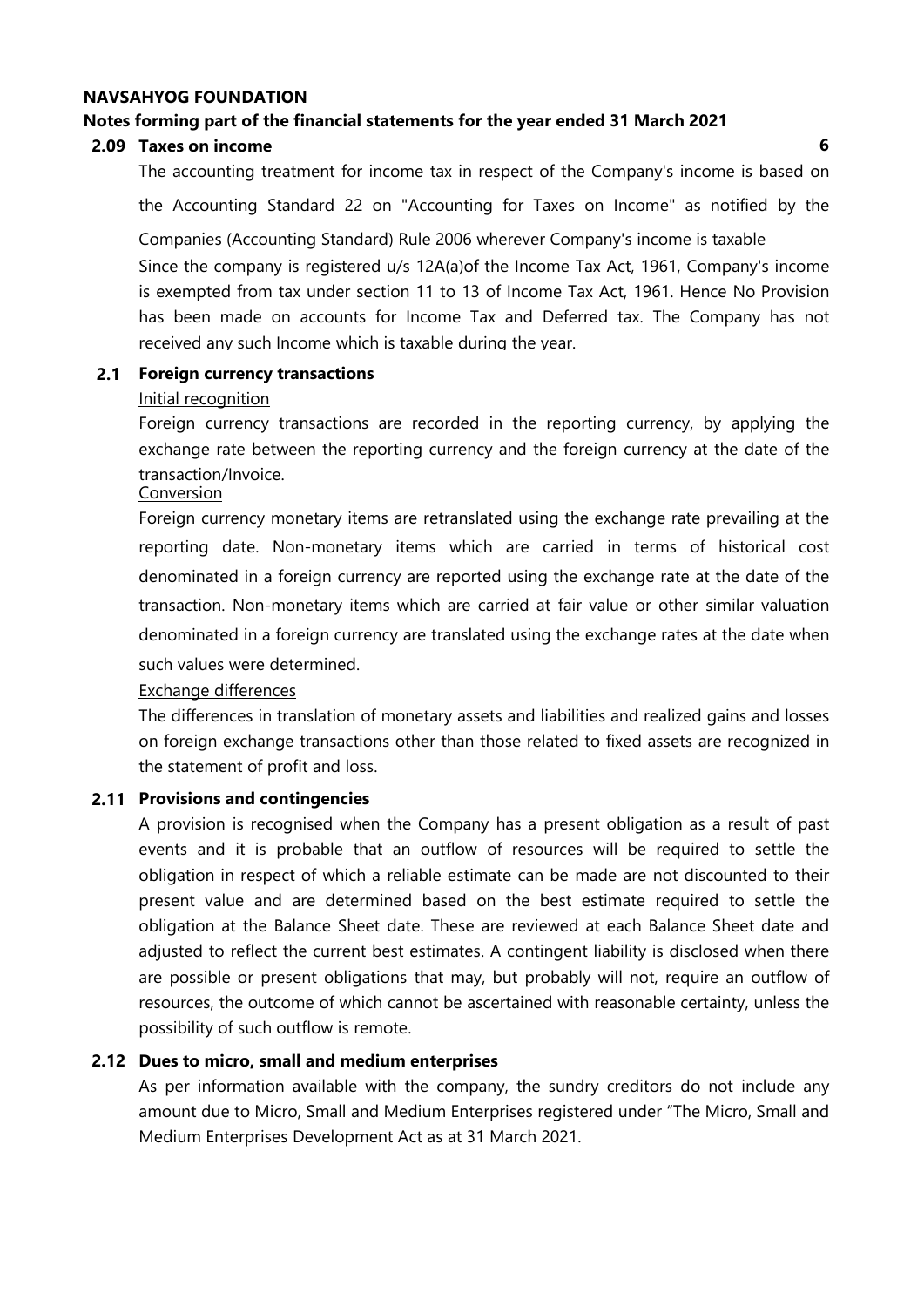### Notes forming part of the financial Statements for the year ending 31st March, 2021 NOTE 3.A

| <b>Share Capital</b>                                                         |               | As at 31 March 2021 |               | As at 31 March 2020 |
|------------------------------------------------------------------------------|---------------|---------------------|---------------|---------------------|
|                                                                              | <b>Number</b> | ₹                   | <b>Number</b> |                     |
| Authorised<br>Equity Shares of Rs. 10/-each                                  | 10,000        | 1,00,000            |               |                     |
| <b>Issued</b><br>Equity Shares of Rs. 10/- each                              | 5,000         | 50,000              |               |                     |
| <b>Subscribed &amp; Paid up</b><br>Equity Shares of Rs. 10/- each fully paid | 5,000         | 50,000              |               |                     |
| Total                                                                        | 5,000         | 50,000              |               |                     |

The Company has only one class of equity shares having a par value of Rs. 10 per share. Each equity share is entitled to one vote per share. The dividend, if any, proposed by the Board of Directors is subject to the approval of the shareholders in the ensuing Annual General Meeting shall be payable in Indian rupees. In the event of liquidation of the Company, the shareholders will be entitled to receive remaining assets of the Company, after distribution of all preferential amounts. The distribution will be in proportion to the number of equity shares held by the shareholders.

The Company has not issued any bonus shares nor has there been any buy back of shares during five years immediately preceding 31 March 2021. Further, the Company has not issued any shares without payment being received in cash.

NOTE 3.B. Details of Equity Share Holders Holding more than 5% of Shares 8

| <b>Name</b>    | <b>As at 31 March 2021</b> |        | <b>As at 31 March 2020</b> |        |  |
|----------------|----------------------------|--------|----------------------------|--------|--|
|                | No. Of Shares              | % Held | No. Of Shares              | % Held |  |
| Aparna K P     | 1,250                      | 25%    | $\overline{\phantom{0}}$   |        |  |
| Paritosh Segal | 1,250                      | 25%    | $\overline{\phantom{0}}$   |        |  |
| Shekhar Nayudu | 1,250                      | 25%    |                            |        |  |
| Sunil Girdhar  | 1,250                      | 25%    | $\overline{\phantom{0}}$   |        |  |

#### NOTE 3.C.Reconcilation

| <b>Particulars</b>                         | As at 31 March 2021 |        | As at 31 March 2020      |  |  |
|--------------------------------------------|---------------------|--------|--------------------------|--|--|
|                                            | <b>Number</b>       |        | <b>Number</b>            |  |  |
| <b>Equity Shares</b>                       |                     |        |                          |  |  |
| Shares outstanding at the beginning of the |                     |        |                          |  |  |
| <b>vear</b>                                |                     |        | $\overline{\phantom{0}}$ |  |  |
| Shares Issued during the year              | 5,000               | 50,000 |                          |  |  |
| Shares bought back during the year         |                     |        |                          |  |  |
| Shares outstanding at the end of the year  | 5,000               | 50,000 |                          |  |  |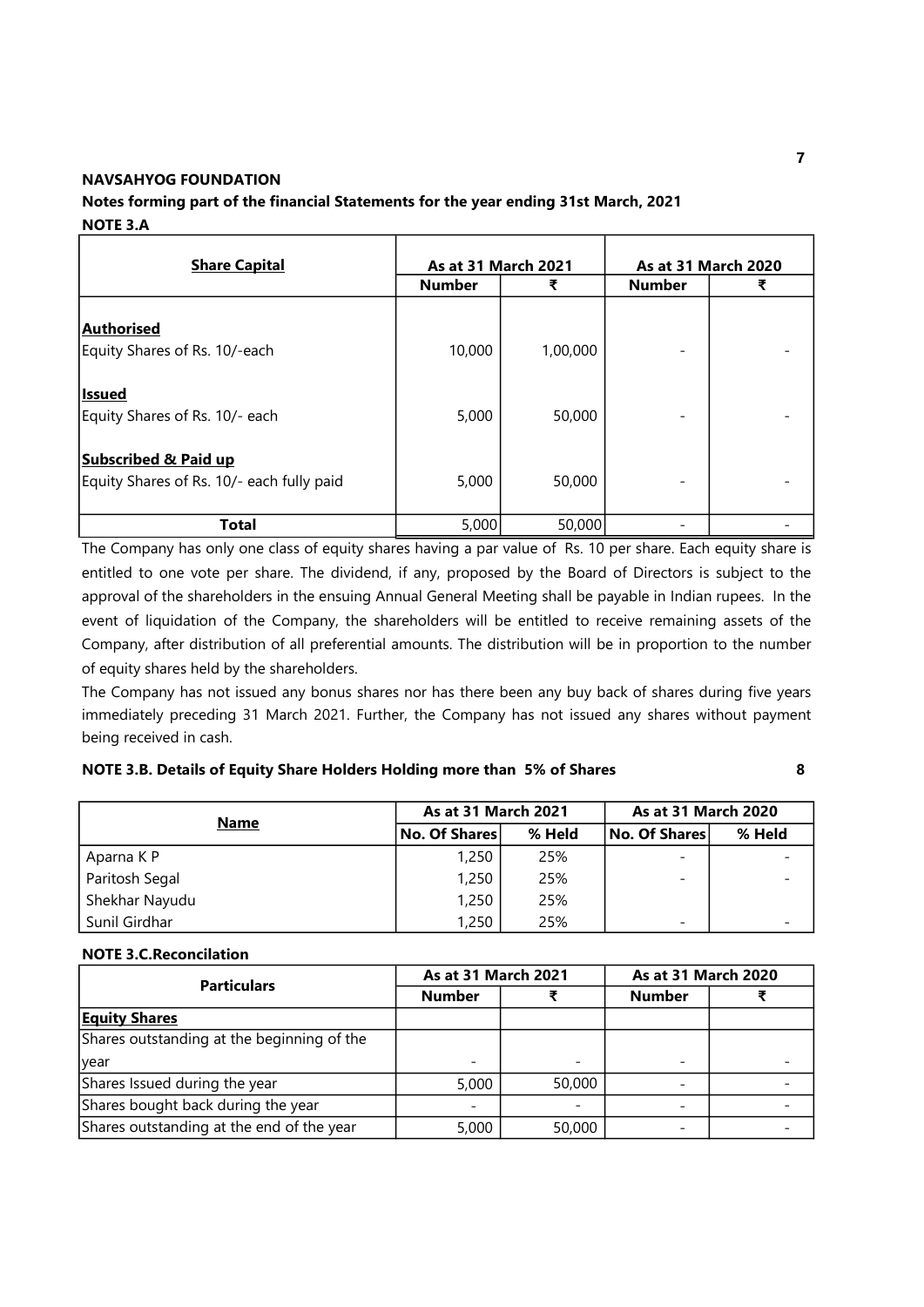## NAVSAHYOG FOUNDATION CIN: U85300KA2020NPL132566 Notes to financial statements for the year ended 31 March 2021

|    |                                                       |              | As at         | As at         |
|----|-------------------------------------------------------|--------------|---------------|---------------|
|    |                                                       |              | 31 March 2021 | 31 March 2020 |
|    |                                                       |              | Amount in ₹   | Amount in ₹   |
|    |                                                       |              |               |               |
|    | 4 Reserves and surplus                                |              |               |               |
|    | Surplus in the statement of profit and loss           |              |               |               |
|    | Opening balance                                       |              |               |               |
|    | Add: Profit for the year                              |              | 30,70,511     |               |
|    |                                                       |              | 30,70,511     |               |
|    | Less: Transfers                                       |              |               |               |
|    | <b>Total reserves and surplus</b>                     |              | 30,70,511     |               |
|    |                                                       |              |               |               |
| 5. | <b>Other non-current liabilities</b>                  |              |               |               |
|    | Other non-current liabilities                         |              |               |               |
|    |                                                       | <b>Total</b> |               |               |
|    |                                                       |              |               |               |
| 6  | <b>Trade payables</b>                                 |              |               |               |
|    | Total outstanding dues to micro enterprises and small |              |               |               |
|    | enterprises                                           |              |               |               |
|    | Total outstanding dues of creditors other than micro  |              |               |               |
|    | enterprises and small enterprises                     |              |               |               |
|    |                                                       | <b>Total</b> |               |               |
|    |                                                       |              |               |               |
| 7  | <b>Other current liabilities</b>                      |              |               |               |
|    | Reimbursement Payable                                 |              | 2,757         |               |
|    | Audit Fee Payable                                     |              | 29,500        |               |
|    | Other Payable                                         |              | 5,500         |               |
|    |                                                       | <b>Total</b> | 37,757        |               |
|    |                                                       |              |               |               |
|    | 8 Short term loans and advances                       |              |               |               |
|    | Advance received                                      |              |               |               |
|    |                                                       | <b>Total</b> |               |               |
|    |                                                       |              |               |               |
|    | 10 Deferred tax assets, net                           |              |               |               |
|    | -Employee benefits and others                         |              |               |               |
|    | -Property, plant and equipment                        |              |               |               |
|    |                                                       | <b>Total</b> |               |               |
|    |                                                       |              |               |               |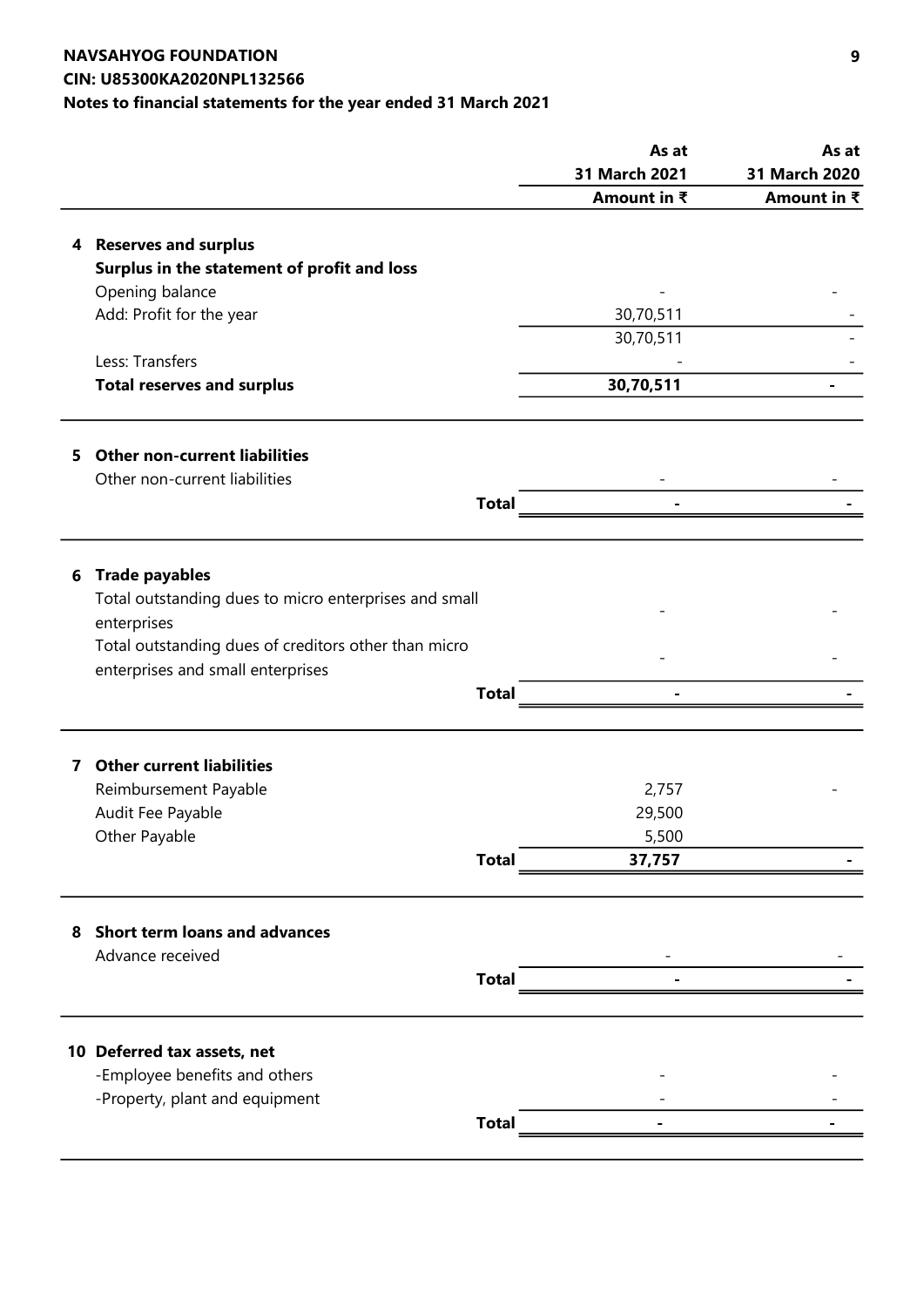## NAVSAHYOG FOUNDATION CIN: U85300KA2020NPL132566 Notes to financial statements for the year ended 31 March 2021

|              | As at                                                       | As at                  |  |
|--------------|-------------------------------------------------------------|------------------------|--|
|              | 31 March 2021                                               | 31 March 2020          |  |
|              | Amount in ₹                                                 | Amount in ₹            |  |
|              |                                                             | 10                     |  |
|              |                                                             |                        |  |
|              |                                                             |                        |  |
| <b>Total</b> |                                                             |                        |  |
|              |                                                             |                        |  |
|              |                                                             |                        |  |
|              |                                                             |                        |  |
| <b>Total</b> |                                                             |                        |  |
|              |                                                             |                        |  |
|              |                                                             |                        |  |
|              |                                                             |                        |  |
|              |                                                             |                        |  |
|              | 29,88,919                                                   |                        |  |
|              |                                                             |                        |  |
| <b>Total</b> | 29,88,919                                                   |                        |  |
|              |                                                             |                        |  |
|              |                                                             |                        |  |
|              | 10,500                                                      |                        |  |
|              | 27,200                                                      |                        |  |
| <b>Total</b> | 37,700                                                      |                        |  |
|              | Exceeding six months from the date they are due for payment | 11,60,765<br>18,28,154 |  |

(This space has been left blank intentionally)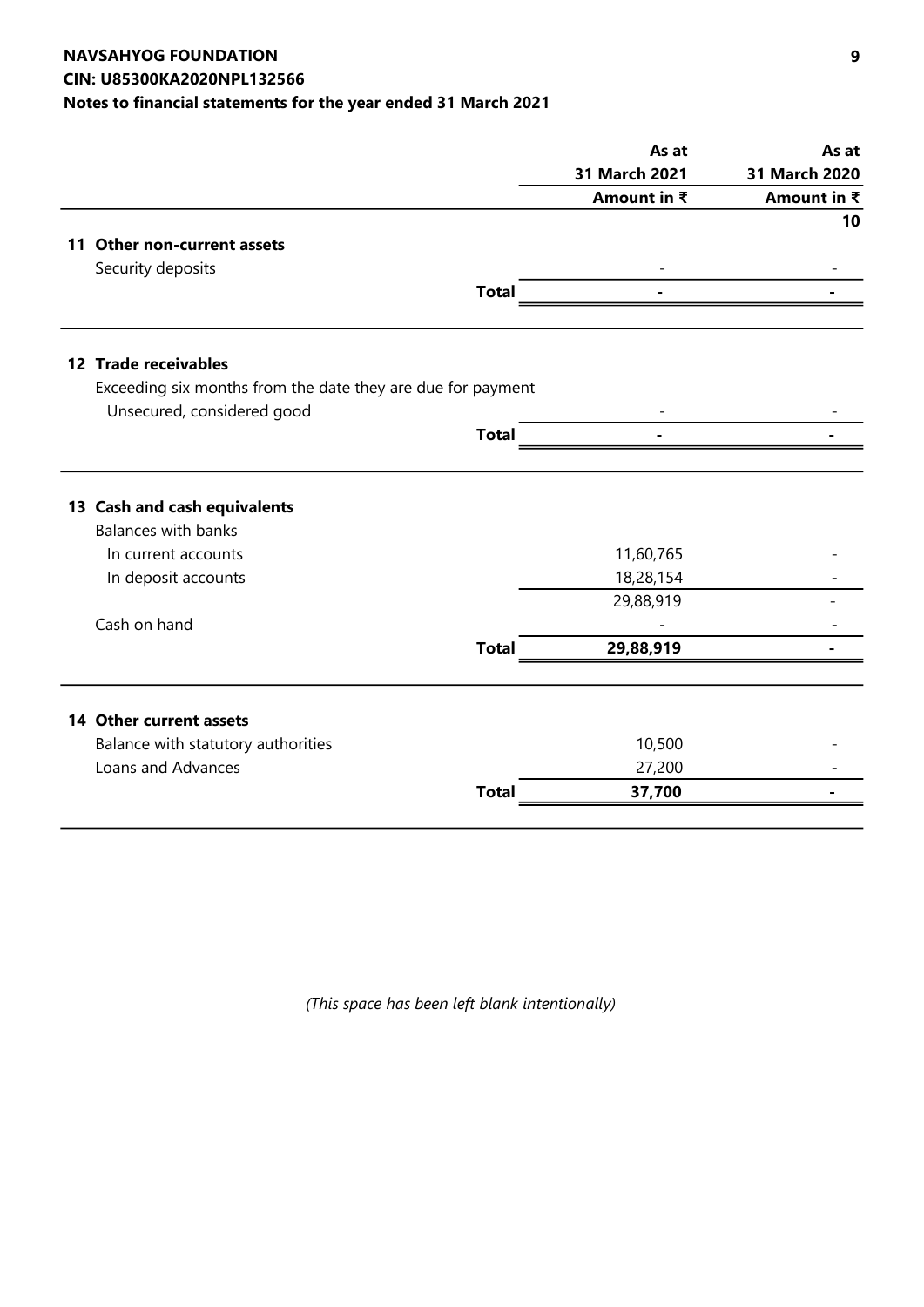#### CIN: U85300KA2020NPL132566

Notes to financial statements for the year ended 31 March 2021

#### 9 (Amount in ₹) (Amount in ₹) Property, plant and equipment

| Sr.   |                      |        |              | <b>GROSS BLOCK</b> |       |                          |            | <b>DEPRECIATION BLOCK</b> |       |               |                          | <b>NET BLOCK</b> |
|-------|----------------------|--------|--------------|--------------------|-------|--------------------------|------------|---------------------------|-------|---------------|--------------------------|------------------|
| ' No. | <b>Particulars</b>   | %      | As on        | <b>Additions</b>   | Del's | As on                    | As on      | For the                   | Del's | As on         | As on                    | As on            |
|       |                      |        | 1 April 2020 |                    |       | 31 March 2021            | April 2020 | vear                      |       | 31 March 2021 | 31 March 2021            | 31 March 2020    |
|       | lOffice Eauipment's  | 45.07% |              | ,46,165            |       | ,46,165                  |            | 14,516                    |       | 14,516        | 1,31,649                 |                  |
|       | <b>TOTAL</b>         |        |              | 1,46,165           |       | l,46,165 <sup>l</sup>    |            | 14,516                    |       | 14,516        | 1,31,649                 |                  |
|       | <b>Previous Year</b> |        |              |                    |       | $\overline{\phantom{0}}$ |            | -                         |       |               | $\overline{\phantom{a}}$ |                  |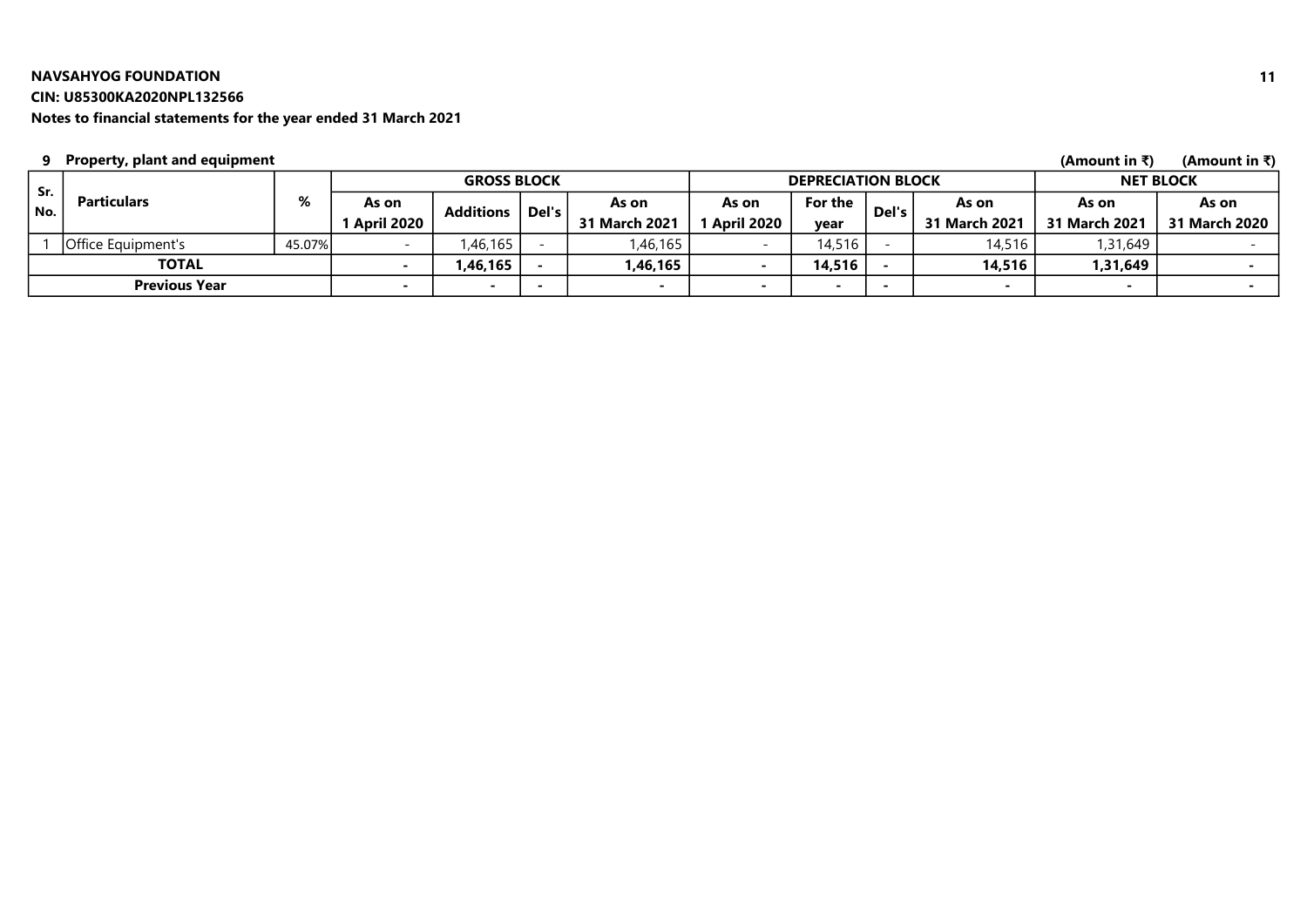# NAVSAHYOG FOUNDATION CIN: U85300KA2020NPL132566 12 Notes to financial statements for the year ended 31 March 2021

|                                              |              | <b>Year ended</b> | <b>Year ended</b>      |
|----------------------------------------------|--------------|-------------------|------------------------|
|                                              |              | 31 March 2021     | 31 March 2019          |
|                                              |              | Amount in ₹       | Amount in $\bar{\tau}$ |
| 15 Revenue from operations                   |              |                   |                        |
| Donor Program                                |              | 49,21,804         |                        |
| Donor Project - BON                          |              | 25,000            |                        |
| Donor Project - Covid                        |              | 6,36,203          |                        |
| Donor Project - Sports                       |              | 2,38,000          |                        |
|                                              | <b>Total</b> | 58,21,007         |                        |
|                                              |              |                   |                        |
| <b>16 Other Income</b>                       |              |                   |                        |
| Accrued Interest on Bank FD                  |              | 32,629            |                        |
|                                              | <b>Total</b> | 32,629            |                        |
|                                              |              |                   |                        |
| <b>17 Project Expenses</b>                   |              |                   |                        |
| A. Project - Covid 19                        |              |                   |                        |
| 1. Provisions Purchase Expenses              |              | 5,88,670          |                        |
| 2. Consumables                               |              | 20,413            |                        |
| 3. Travel (Incl, Food, Stay, Transportation) |              | 18,275            |                        |
| 4. Misc. Expenses                            |              | 5,300             |                        |
|                                              | <b>Total</b> | 6,32,658          |                        |
| <b>B. Other Project Expenses</b>             |              |                   |                        |
| 1. Consumables                               |              | 5,33,992          |                        |
| 2. Travel (Incl, Food, Stay, Transportation) |              | 89,822            |                        |
| 3. Marketing Expenses                        |              | 10,031            |                        |
| 4. Training Expenses                         |              | 9,438             |                        |
| 5. Misc. Expenses                            |              | 45,047            |                        |
|                                              | <b>Total</b> | 6,88,330          |                        |
| <b>Total Project Expenses</b>                |              | 13,20,988         |                        |
|                                              |              |                   |                        |
|                                              |              |                   |                        |
| 18 Employee benefit expenses                 |              |                   |                        |
| Salaries & Remuneration                      |              | 7,27,528          |                        |
| Incentives                                   |              | 1,40,426          |                        |
| Professional Tax                             |              | 3,000             |                        |
|                                              | <b>Total</b> | 8,70,954          |                        |
|                                              |              |                   |                        |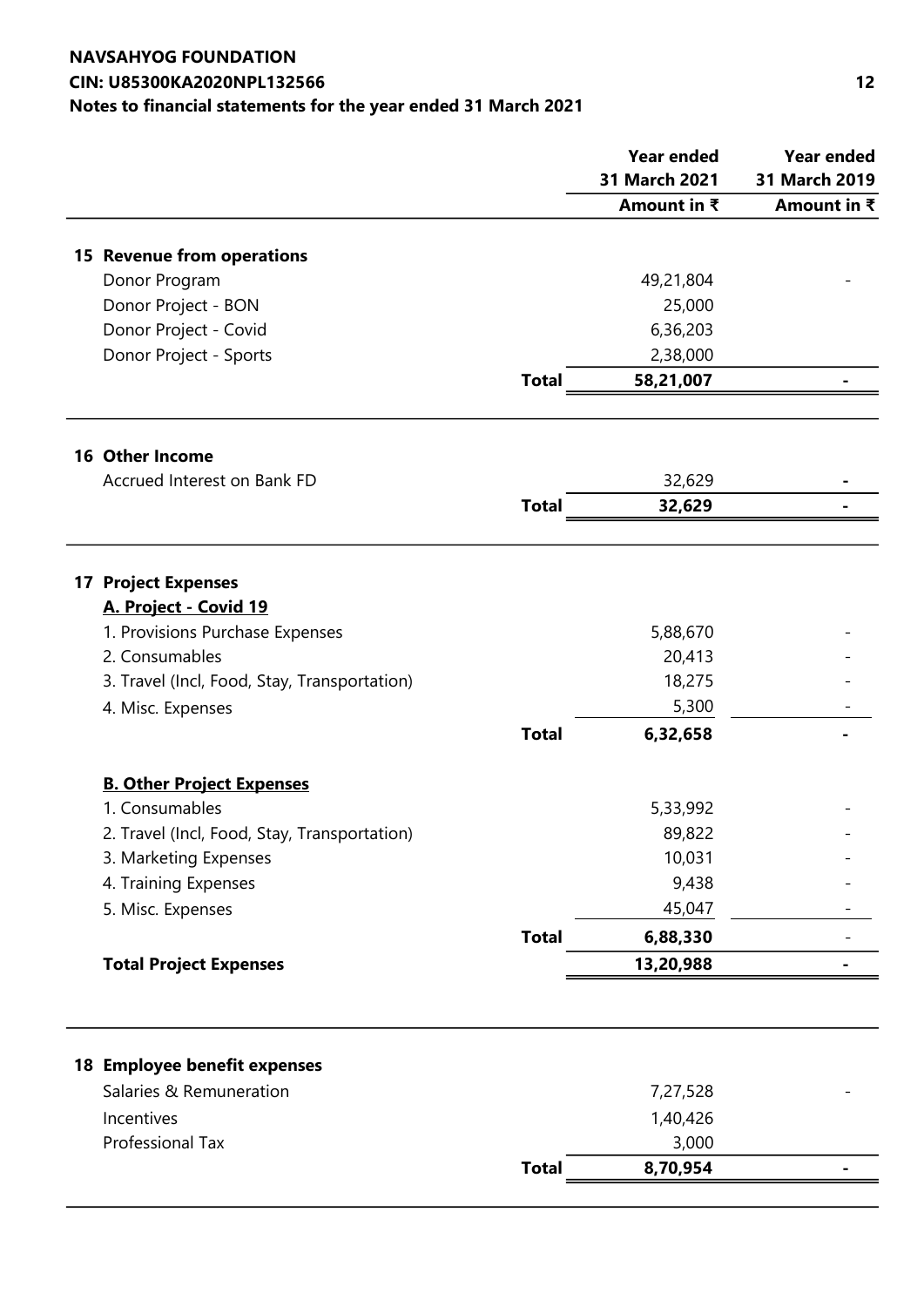# NAVSAHYOG FOUNDATION CIN: U85300KA2020NPL132566 12 Notes to financial statements for the year ended 31 March 2021

|                                                                                                                                                                               | <b>Year ended</b>   | <b>Year ended</b>   |  |
|-------------------------------------------------------------------------------------------------------------------------------------------------------------------------------|---------------------|---------------------|--|
|                                                                                                                                                                               | 31 March 2021       | 31 March 2019       |  |
|                                                                                                                                                                               | Amount in $\bar{x}$ | Amount in $\bar{x}$ |  |
| <b>19 Other Expenses</b>                                                                                                                                                      |                     | 13                  |  |
| <b>Accounting and Audit Fee</b>                                                                                                                                               | 29,500              |                     |  |
|                                                                                                                                                                               | 4,71,194            |                     |  |
| Consultants - VC pay-outs                                                                                                                                                     |                     |                     |  |
| <b>Company Professional Tax</b>                                                                                                                                               | 2,500<br>57,601     |                     |  |
| <b>Incorporation Expenses</b>                                                                                                                                                 |                     |                     |  |
| Printing and Stationery                                                                                                                                                       | 15,872              |                     |  |
| <b>Total</b>                                                                                                                                                                  | 5,76,667            |                     |  |
| 20 Earnings Per share<br>Profit for the Year (A)<br>Weighted average number of Equity shares outstanding<br>Basic Earnings Per Share (Face Value of Rs 10/- Per<br>share) (B) | 30,70,511<br>50,000 |                     |  |
| Weighted average number of Equity shares outstanding<br>(Including dilutive)<br>Dilutive Earnings Per Share (Face Value of Rs 10/- Per<br>share) (C)                          | 50,000              |                     |  |
| <b>Basic Earning Per Share (A/B)</b>                                                                                                                                          | 61.41               |                     |  |
| <b>Dilutive Earnings Per Share (A/C)</b>                                                                                                                                      | 61.41               |                     |  |